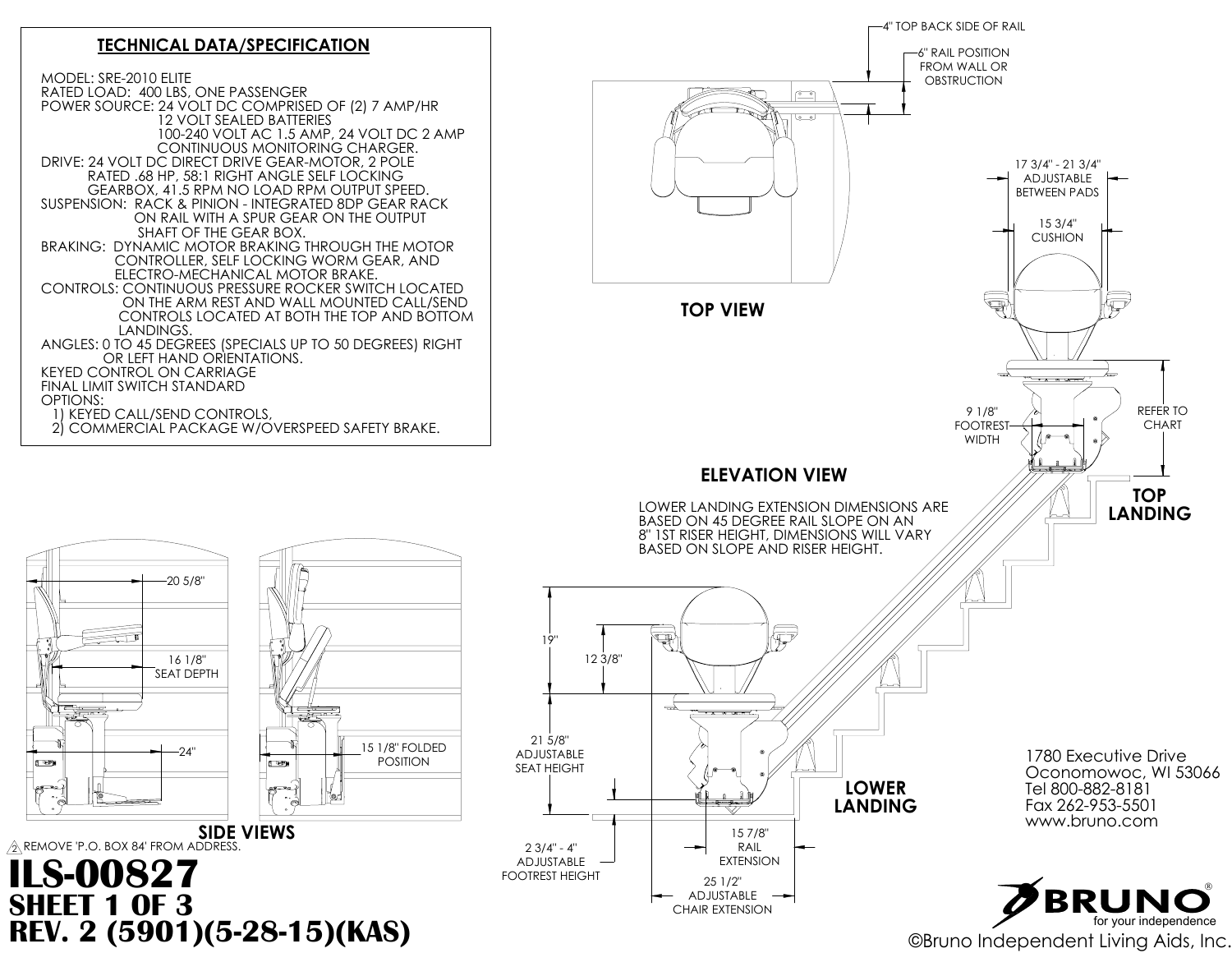



#### **SEAT SWIVELED 90**

1780 Executive Drive Oconomowoc, WI 53066 Tel 800-882-8181 Fax 262-953-5501<br>www.bruno.com

# **DISTANCE FROM WALL - SEAT SWIVELED SRE-2010**





 $\hat{\mathbb{Z}}$  remove 'p.o. box 84' from address. www.bruno.com

### SEAT SWIVELED 60